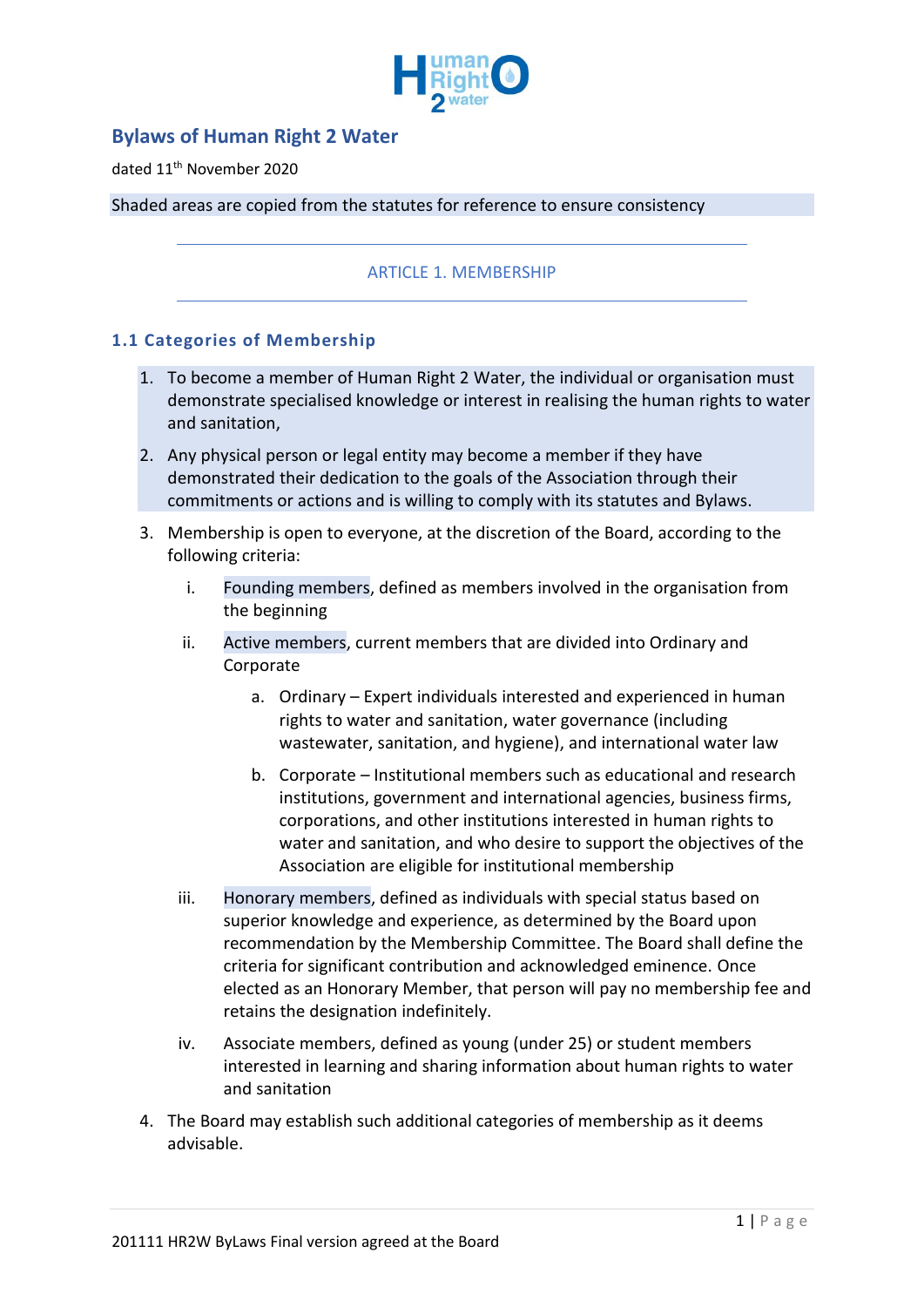

# **1.2 Applications for membership**

- 5. Application for membership must include sufficient evidence to comply with basic membership requirements and qualifications as approved by the Board.
- 6. Requests to become a member must be addressed to the CEO. The CEO shall review and approve or reject all membership applications, shall ensure that the applicants are informed of the decision, enter their names into the Association register and shall invoice the applicant for dues and other charges, where applicable. The CEO may also remove members from the Association register for failure to comply with membership requirements, including the obligation to pay Association fees within a reasonable time (if applicable).
- 7. The Board decides on the processes for admission of new members and decides on membership fees and informs the General Assembly accordingly.
- 8. No more than two Honorary Members may be selected in one year.

## **1.3 Voting**

- 1. The General Assembly is the Association's supreme authority. It is composed of all the members.
- 2. It shall hold an Ordinary Meeting once each year. It may also hold an extraordinary session whenever necessary, at the request of the Board or at least of one-fifth of its members.
- 3. The General Assembly is presided over by The President of the Association.
- 4. The General Assembly shall be considered valid provided that at least half of the Board Members are present.
- 5. Decisions of the General Assembly shall be taken by a majority vote of the members present. In case of deadlock, the President shall have the casting vote.
- 6. Decisions concerning the amendment of the Statutes and the dissolution of the Association must be approved by a two-third majority of the members present.
- 7. Votes are by a show of hands. Voting can also take place by secret ballot, if at least five members request it.
- 8. All members are entitled to one vote on all matters submitted to a vote of the Association membership.
- 9. Where a member is an institutional member, any officer, employee or agent authorized by such member shall be qualified to submit a vote on behalf of that member, as well as to serve on the Board of the Association.
- 10. A member may designate a proxy to vote in his or her interest by signing an appointment form either personally or by attorney-in-fact. The member's proxy will be effective when received by the CEO or other officer or agent authorized to tabulate votes before the proxy exercises authority under the appointment.
- 9. The Association shall hold membership meetings whenever feasible, but not less than annually. Special membership meetings may be called by the President or five percent of the members of the Association.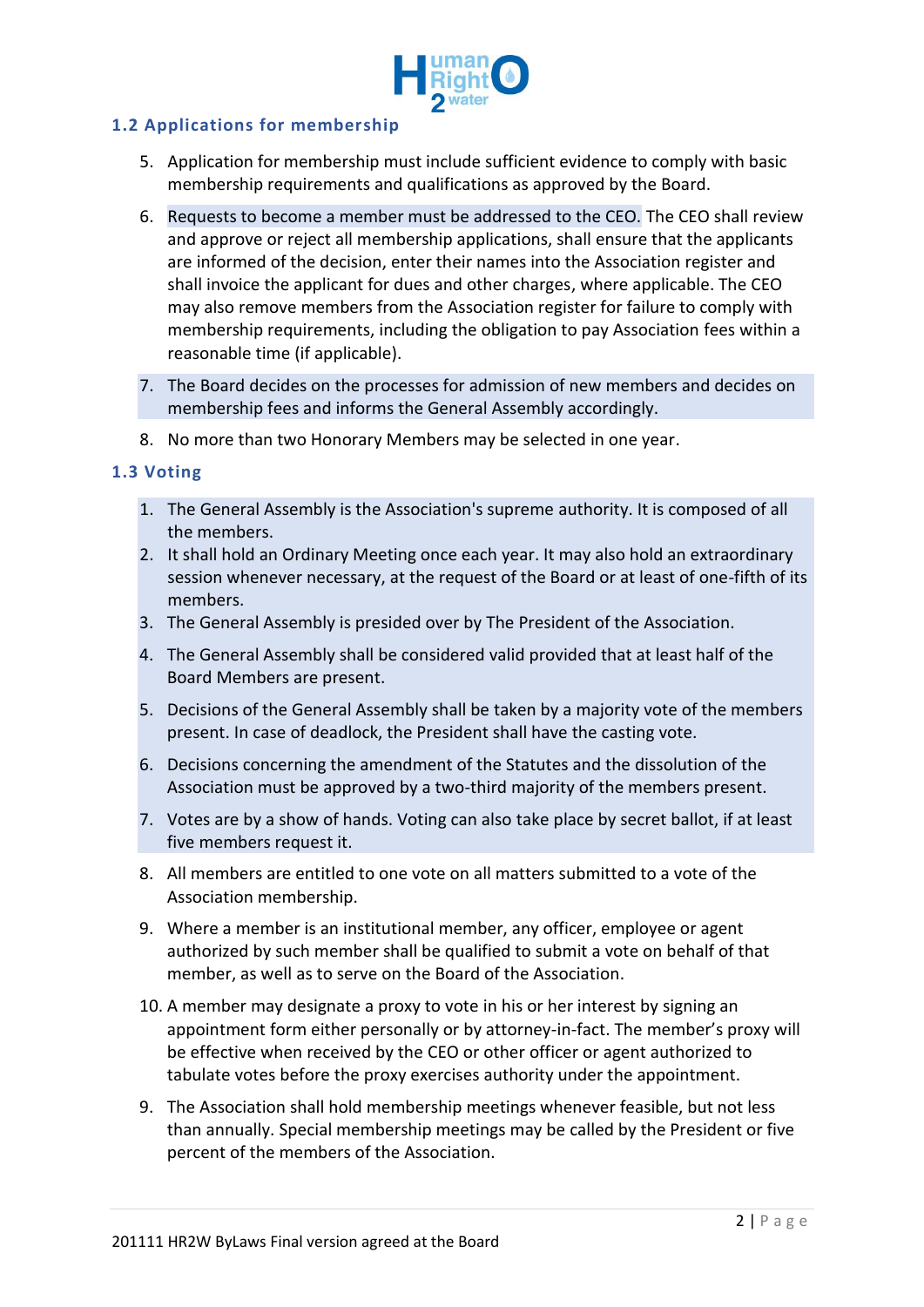

- 10. The Association may communicate with its membership by any means, including through the use of technology, which provides a meaningful opportunity for Association members to obtain the communicated information in a timely and complete manner. Communication may also occur through the use of the Association's official website, publication in Association newsletters, or other means.
- 11. Notice of the date, time and place of any membership meeting shall be given when sent by email or other means of electronic communication to the address of such member as it appears on the records of the Association, in accordance with Article 7 of the statutes.
- 12. Except as otherwise provided in these Bylaws, a majority of the votes cast by the members in person or represented by proxy at a meeting at which a quorum is present shall be necessary for the adoption of any matter voted upon by the members.

## **1.4 Fees**

- 1. The Board shall have the authority to specify membership dues and to provide reduced or waived membership fees to certain membership categories. The specific amounts, and criteria for qualifying for reduced membership fees, shall be approved by a majority vote of the Board participating in the meeting. Dues shall be waived for Honorary Members.
- 2. Dues shall be paid annually in advance. Unless waived, every applicant who is admitted to membership in the Association shall be liable for payment of all dues and other charges until membership is terminated. For members to remain in good standing, any dues and other charges shall be paid annually or for multiple years in advance. The CEO shall bill all applicants and members for dues and other charges.
- 3. Where membership fees are required, any member whose dues are not paid shall not receive publications normally furnished to members in good standing and shall lose the right to vote, to make nominations, and to hold offices. The Board, for causes deemed by it to be sufficient, may extend the time for payment of dues and for the application of these penalties.
- 4. The Association may accept gifts and bequests at the discretion of the Executive Board.

## **1.5 Membership ceases**

- 1. On death;
- 2. By written resignation thereby notifying the Board;
- 3. By exclusion ordered by the Board, for just cause, with a right of appeal to the General Assembly. Appeals must be lodged within 30 days of the Board's decision being notified;
- 4. Members who have resigned or who are excluded have no rights to any part of the Association's assets;
- 5. Only the Association's assets may be used for obligations/commitments contracted in its name. Members have no personal liability.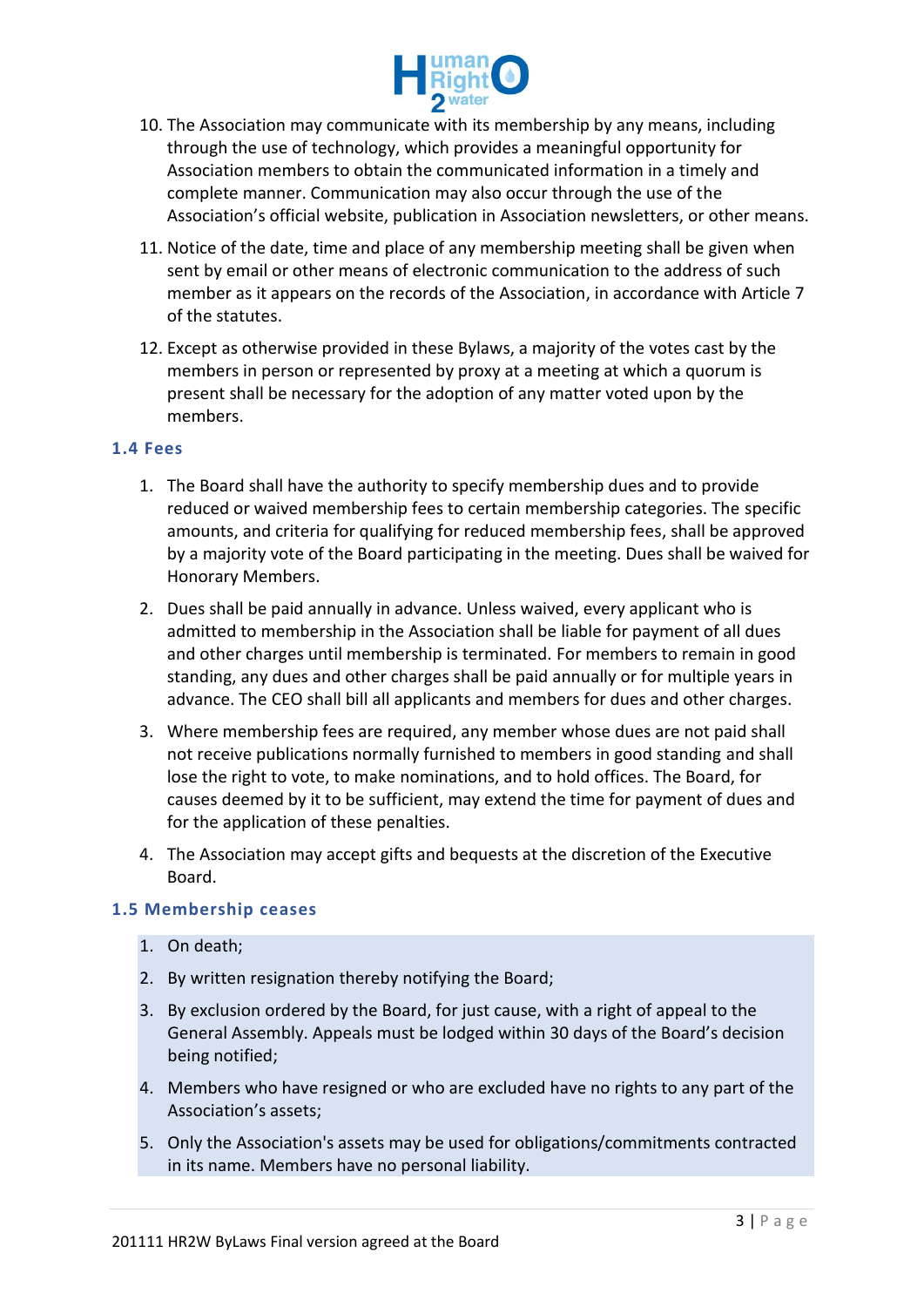

## ARTICLE 2: THE BOARD

- 1. The Board is authorized to carry out all acts that further the purposes of the Association. It has the most extensive powers to manage the Association's day-today affairs.
- 2. The Board is composed of at least three members elected by the General Assembly. Each member's term of office shall last for 2 years and renewable 2 times. The Board meets as often as the Association's business requires. The number of Board Members, their powers and duties, qualifications, manner of election, and all other matters pertaining to the Board Members shall be provided in the bylaws of the Association.
- 3. The Board members work on a volunteer basis and as such can only be reimbursed for their actual expenses and travel costs. Potential attendance fees cannot exceed those paid for official commissions. For activities beyond the usual function, each Board member is eligible for appropriate compensation.
- 4. The paid employees of the Association have only a consultative vote on the Board.
- 5. The functions of the Board are:
	- a. to take the appropriate measures to achieve the goals of the Association;
	- b. to convene the ordinary and extraordinary General Assemblies;
	- c. to take decisions with regard to admission of new members as well as the resignation and possible expulsion of members;
	- d. to ensure that Statutes are applied, to draft rules of procedure, and to administer the assets of the Association.

#### **2.1 Composition of the Board**

- 1. The Board shall consist of the following members, with a total of up to ten:
	- a. President
	- b. Past President
	- c. Secretary
	- d. Treasurer
	- e. Board members who shall number no more than six.
- 2. To maintain the diversity of the Board, there should be maintained:
	- a. at least 40% women;
	- b. at least one representative from each of the following geographical regions (Africa, Asia, Latin America) with no more than three members from one country;
	- c. a good mix of skills and experience to cover different areas of water governance and commercial skills;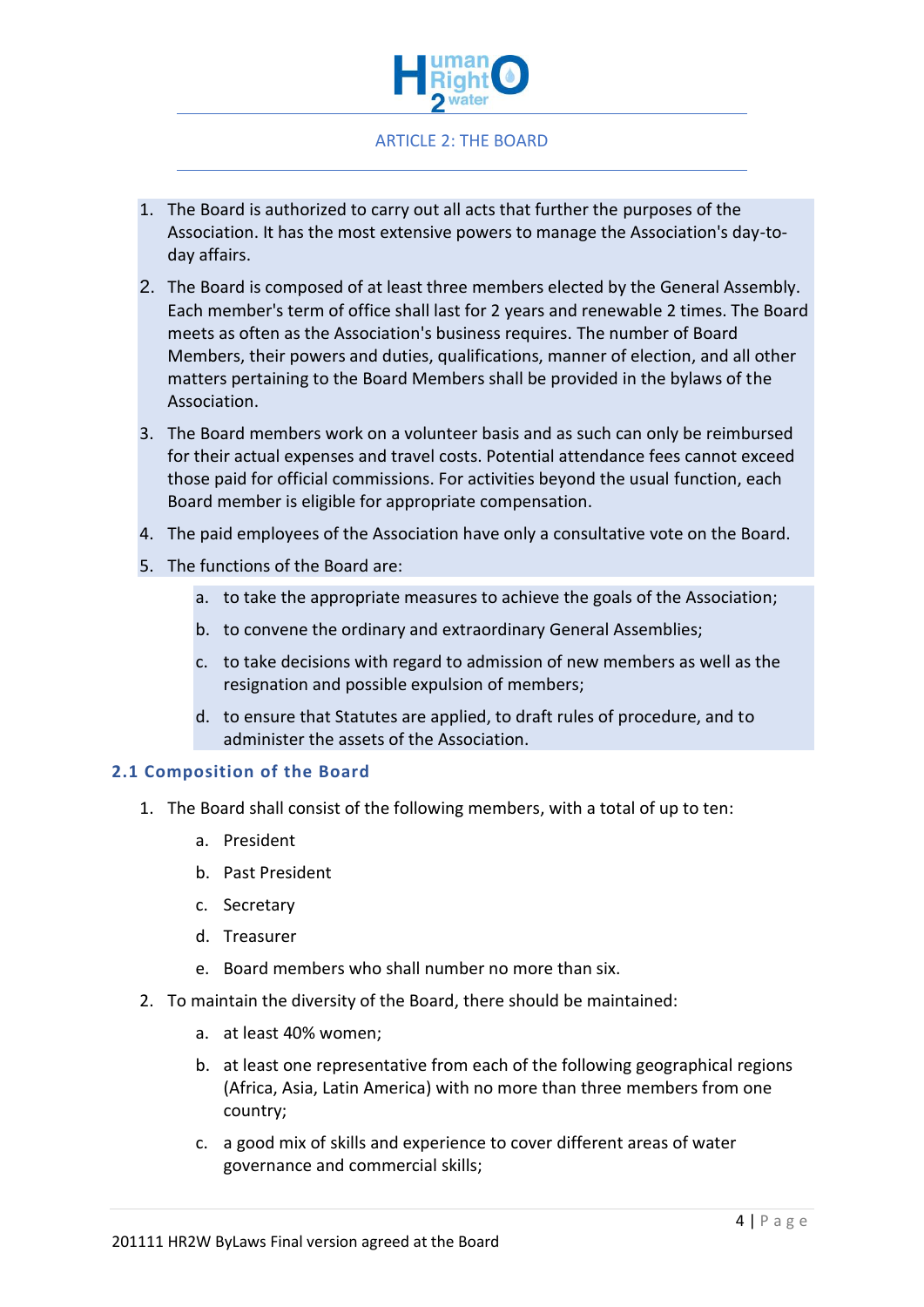

d. The Board has the right to increase the number of board members by up to two members to ensure diversity.

#### **Term**

- 1. The term of office is for two years, and renewable two times. Re-election is by vote at the AGM.
- 2. Term starts from the date of the AGM when the Board Member is voted in.

# **2.2 Nomination Procedures for the Board**

- 1. The President, with the approval of the Board, shall appoint a Nominating Committee. The Nominating Committee shall have three or more members, including at least one Past President. No member of the Nominating Committee may run for a position on the Board while serving on the Nominating Committee, nor may they be appointed to a position on the Board immediately following their service on the Nominating Committee. The Nominating Committee shall carry out the procedure established in these Bylaws and shall submit to the Board the list of candidates for offices to be filled.
- 2. The President will appoint the Chairperson of the Nominating Committee, who will receive nominations for all Board elective positions from acting Board members and from members in good standing. The period for nominations will be no less than 45 days. Members in good standing may self-nominate or may nominate others.
- 3. Any member shall be eligible to be nominated for a Board position if
	- a. they have paid their dues (if applicable);
	- b. they are willing to serve if elected; and
	- c. they do not hold a position in another organization that could be considered incompatible.
- 4. The Nominating Committee will check the nominations for eligibility, as established by these Bylaws. The deliberations of the Nominating Committee shall be confidential. After the nomination period is over, the Nominating Committee will submit a report to the Board, which shall be limited to the list of nominees. The Secretary shall be assured that the nominees are prepared to be elected and serve in the position for which they have been nominated.
- 5. The list of nominated candidates will be published in the Association newsletter, on the Association website and through social media at least 30 days before the AGM. If any nominee submitted by the Nominating Committee becomes ineligible or unavailable prior to the election, the Board may appoint a replacement.

## **2.3 Election of new Board Members**

- 1. The members of the Board shall be elected by the full membership of the Association in accordance with the procedure set forth in the Bylaws.
- 2. The election shall be conducted by vote at the AGM, by majority vote of members present in person or by proxy.